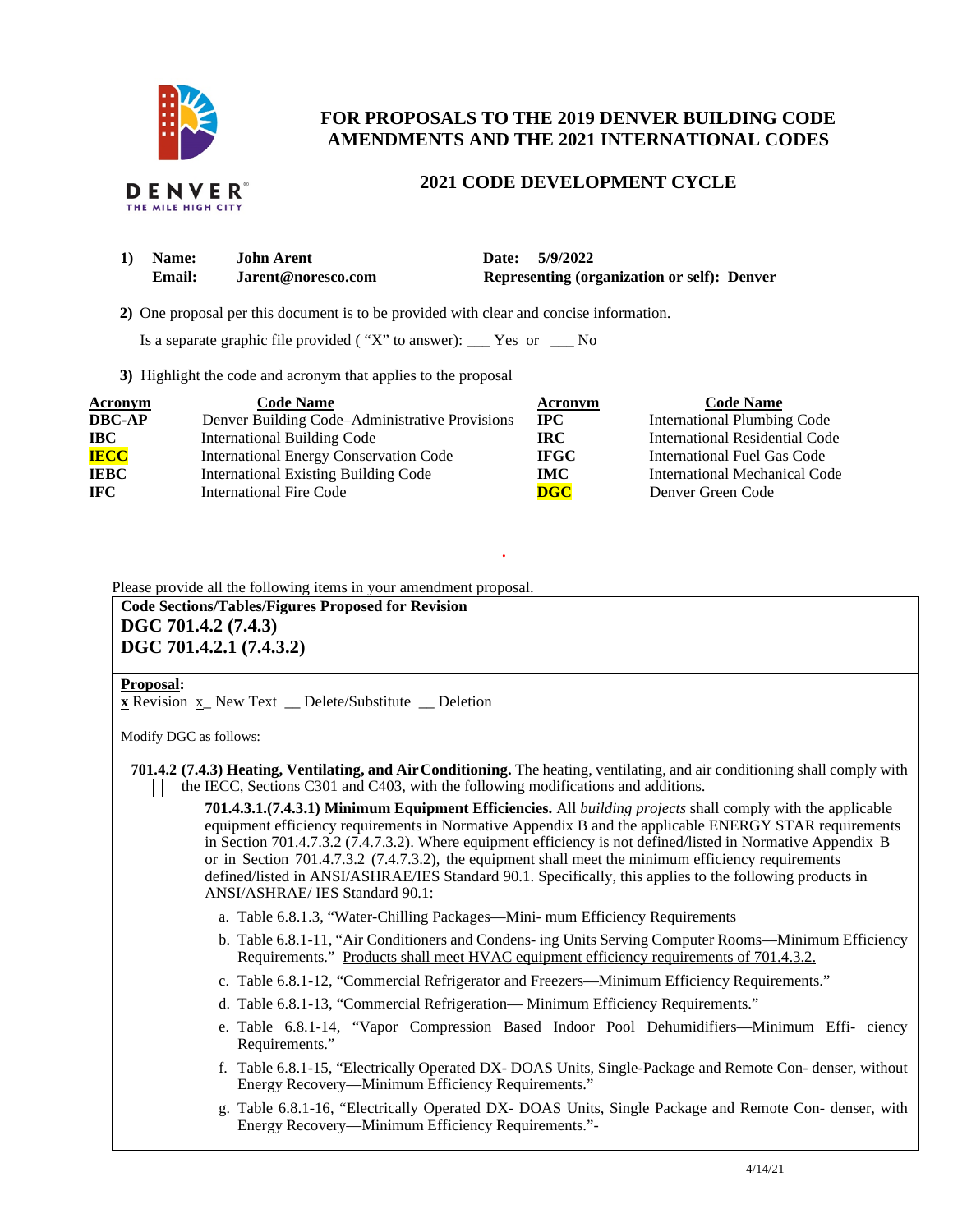### **701.4.2.1** (7.4.3.2) **Minimum HVAC Equipment Performance Ratings.** All building projects with any of the following classes of equipment must meet the following minimum performance ratings at AHRI rated conditions. The following HVAC equipment performance requirements shall supersede the performance requirements in IECC Table 403.3.2(1) and Table 403.3.2(2):

### **DGC TABLE C403.3.2(1) ELECTRICALLY OPERATED UNITARY AIR CONDITIONERS AND CONDENSING UNITS—MINIMUM EFFICIENCY REQUIREMENTSc, d**

| <b>EQUIPMENT TYPE</b>                    | <b>SIZE CATEGORY</b>                       | <b>HEADING SECTION</b><br><b>TYPE</b> | <b>SUBCATEGORY OR</b><br><b>RATING CONDITION</b>                                                  | <b>MINIMUM</b><br><b>EFFICIENCY</b>                                                        | TEST PROCEDURE                                                                |
|------------------------------------------|--------------------------------------------|---------------------------------------|---------------------------------------------------------------------------------------------------|--------------------------------------------------------------------------------------------|-------------------------------------------------------------------------------|
| Air Conditioner, air-<br>cooled          | $<$ 65,000 Btu/h                           | $\overline{All}$                      | Split system, three<br>phase and applications<br>outside US single phase                          | 13.0 16.0 SEER<br>before $1/1/2023$<br>43.4 16.5 SEER2<br>after 1/1/2023                   | AHRI 210/240-2017<br>before $1/1/2023$<br>AHRI 210/240-2023<br>after 1/1/2023 |
|                                          |                                            |                                       | Single-package, three-<br>phase and applications<br>outside US single phase                       | <b>13.0 16.0 SEER</b><br>before 1/1/2023<br><b>13.4 16.5 SEER2</b><br>after 1/1/2023       |                                                                               |
| Space constrained, air-<br>cooled        | $\leq$ 30,000 Btu/h                        | A11                                   | Split system, three<br>phase and applications<br>outside US single phase<br>Single-package, three | 12.0 SEER before<br>1/1/2023<br>11.7 SEER2 after<br>1/1/2023<br>12.0 SEER before           | AHRI 210/240-2017<br>before 1/1/2023<br>AHRI 210/240-2023<br>after $1/1/2023$ |
|                                          |                                            |                                       | phase and applications<br>outside US single phase                                                 | 1/1/2023<br>11.7 SEER2 after<br>1/1/2023                                                   |                                                                               |
| Small duct, high<br>velocity, air-cooled | $<$ 65,000 Btu/h                           | All                                   | Split system, three<br>phase and applications<br>outside US single phase                          | 12.0 SEER before<br>1/1/2023<br>12.1 SEER2 after<br>1/1/2023                               | AHRI 210/240-2017<br>before 1/1/2023<br>AHRI 210/240-2023<br>after 1/1/2023   |
| Air conditioners, air<br>cooled          | $\geq$ 65,000 Btu/h and <<br>135,000 Btu/h | Electric resistance (or<br>none)      | Split system and single<br>package                                                                | 11.2 EER,<br>12.9 IEER before<br>1/1/2023<br>12.6 EER,<br>44.8 16.2 IEER after<br>1/1/2023 | AHRI 340/360                                                                  |
|                                          |                                            | All Other                             |                                                                                                   | 11.0 EER,<br>12.7 IEER before<br>1/1/2023<br>12.6 EER.<br>44.6 16.0 IEER after<br>1/1/2023 |                                                                               |
|                                          | $>$ 135,000 Btu/h and $<$<br>240,000 Btu/h | Electric resistance (or<br>none)      |                                                                                                   | 11.0 EER,<br>12.4 IEER before<br>1/1/2023<br>12.4 EER,<br>44.2 16.0 IEER after<br>1/1/2023 | AHRI 340/360                                                                  |
|                                          |                                            | All Other                             |                                                                                                   | 10.8 EER,<br>12.2 IEER before<br>1/1/2023<br>12.2 EER,<br>44.0 15.8 IEER after<br>1/1/2023 |                                                                               |

### **TABLE C403.3.2(2) ELECTRICALLY OPERATED AIR-COOLED UNITARY HEAT PUMPS—MINIMUM EFFICIENCY REQUIREMENTS**

| <b>EOUIPMENT TYPE</b> | SIZE CATEGORY    | <b>HEADING SECTION</b> | SUBCATEGORY OR          | <b>MINIMUM</b>    | <b>TEST PROCEDURE</b> |
|-----------------------|------------------|------------------------|-------------------------|-------------------|-----------------------|
|                       |                  | <b>TYPE</b>            | RATING CONDITION        | <b>EFFICIENCY</b> |                       |
| Air cooled (cooling   | $<$ 65.000 Btu/h | All                    | Split system, three     | 14.0 SEER before  | AHRI 210/240-2017     |
| mode)                 |                  |                        | phase and applications  | 1/1/2023          | before $1/1/2023$     |
|                       |                  |                        | outside US single phase | 14.3 SEER2 after  | AHRI 210/240-2023     |
|                       |                  |                        |                         | 1/1/2023          | after 1/1/2023        |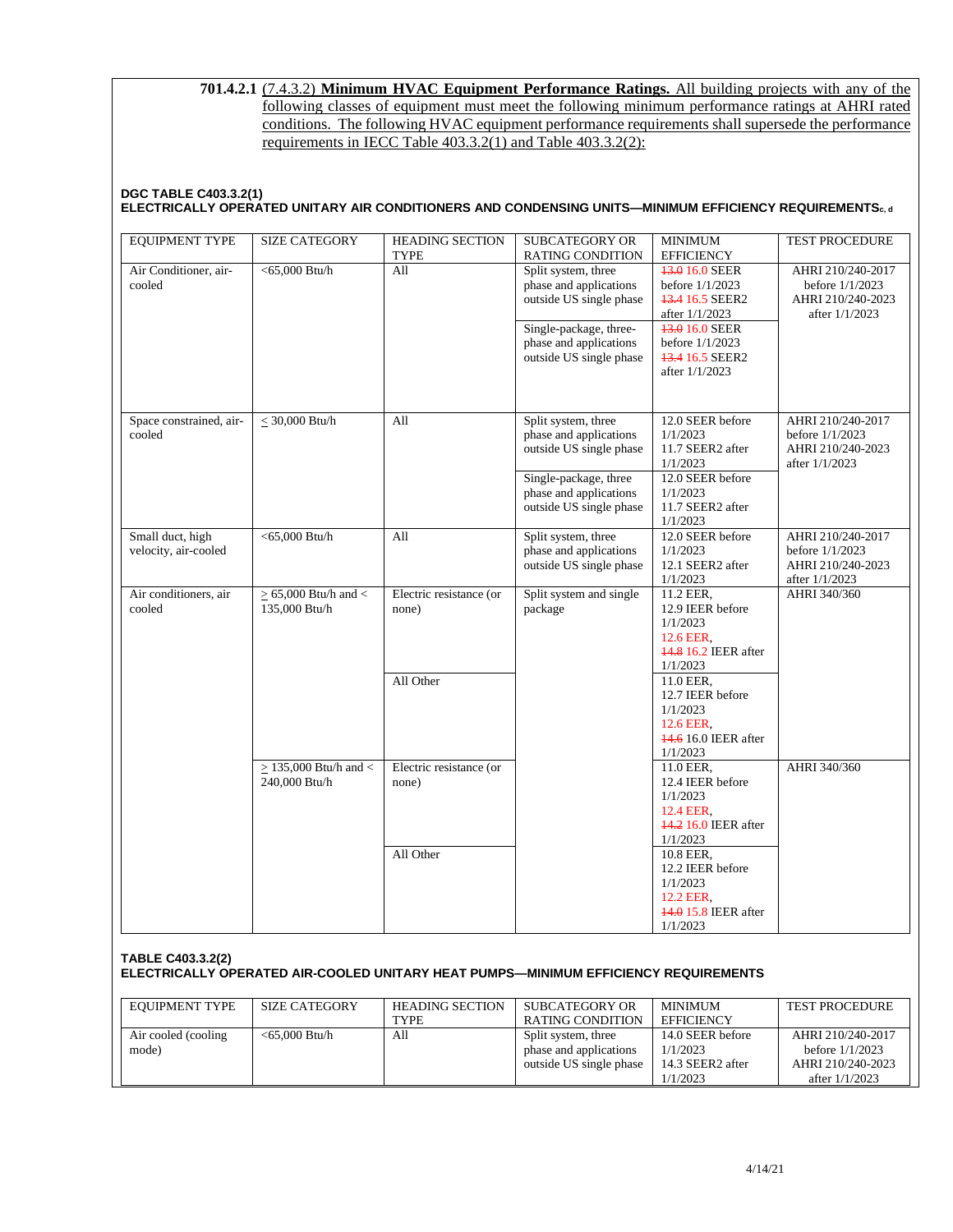|                                                  |                                             |                                  | Single-package, three-<br>phase and applications<br>outside US single phase | 14.0 SEER before<br>1/1/2023<br>13.4 SEER2 after      |                                                        |
|--------------------------------------------------|---------------------------------------------|----------------------------------|-----------------------------------------------------------------------------|-------------------------------------------------------|--------------------------------------------------------|
|                                                  |                                             |                                  |                                                                             | 1/1/2023                                              |                                                        |
| Space constrained, air-<br>cooled (cooling mode) | $\leq$ 30,000 Btu/h                         | All                              | Split system, three<br>phase and applications                               | 12.0 SEER before<br>1/1/2023                          | AHRI 210/240-2017<br>before 1/1/2023                   |
|                                                  |                                             |                                  | outside US single phase                                                     | 11.7 SEER2 after<br>1/1/2023                          | AHRI 210/240-2023<br>after $1/1/2023$                  |
|                                                  |                                             |                                  | Single-package, three                                                       | 12.0 SEER before<br>1/1/2023                          |                                                        |
|                                                  |                                             |                                  | phase and applications<br>outside US single phase                           | 11.7 SEER2 after<br>1/1/2023                          |                                                        |
| Single duct, high                                | $<$ 65,000 Btu/h                            | All                              | Split system, three                                                         | 12.0 SEER before<br>1/1/2023                          | AHRI 210/240-2017                                      |
| velocity, air-cooled<br>(cooling mode)           |                                             |                                  | phase and applications<br>outside US single phase                           | 12.0 SEER2 after<br>1/1/2023                          | before 1/1/2023<br>AHRI 210/240-2023<br>after 1/1/2023 |
| Air cooled (cooling<br>mode)                     | $\geq$ 65,000 Btu/h and <<br>135,000 Btu/h  | Electric resistance (or<br>none) | Split system and single<br>package                                          | 11.0 EER,<br>12.2 IEER before                         | AHRI 340/360                                           |
|                                                  |                                             |                                  |                                                                             | 1/1/2023<br>12.2 EER,                                 |                                                        |
|                                                  |                                             |                                  |                                                                             | <b>44.1 16.0 IEER</b> after<br>1/1/2023               |                                                        |
|                                                  |                                             | All Other                        |                                                                             | 10.8 EER,<br>12.7 IEER before                         |                                                        |
|                                                  |                                             |                                  |                                                                             | 1/1/2023<br>12.2 EER,                                 |                                                        |
|                                                  |                                             |                                  |                                                                             | 43.9 15.8 IEER after<br>1/1/2023                      |                                                        |
|                                                  | $\geq$ 135,000 Btu/h and <<br>240,000 Btu/h | Electric resistance (or<br>none) |                                                                             | 10.6 EER,<br>11.6 IEER before                         | AHRI 340/360                                           |
|                                                  |                                             |                                  |                                                                             | 1/1/2023<br>40.6 11.8 EER.                            |                                                        |
|                                                  |                                             |                                  |                                                                             | 43.5 16.0 IEER after<br>1/1/2023                      |                                                        |
|                                                  |                                             | All Other                        |                                                                             | 10.4 EER,<br>11.4 IEER before<br>1/1/2023             |                                                        |
|                                                  |                                             |                                  |                                                                             | 40.6 11.8 EER,<br>43.5 15.8 IEER after                |                                                        |
|                                                  | $\geq$ 240,000 Btu/h                        | Electric resistance (or          |                                                                             | 1/1/2023<br>9.5 EER,                                  |                                                        |
|                                                  |                                             | none)                            |                                                                             | 10.6 IEER before<br>1/1/2023                          |                                                        |
|                                                  |                                             |                                  |                                                                             | 9.5 11.0 EER,<br>42.5 15.0 IEER after                 |                                                        |
|                                                  |                                             | All Other                        |                                                                             | 1/1/2023<br>9.3 EER,                                  |                                                        |
|                                                  |                                             |                                  |                                                                             | 10.4 IEER before<br>1/1/2023                          |                                                        |
|                                                  |                                             |                                  |                                                                             | 9.3 10.8 EER,<br>42.3 14.8 IEER after                 |                                                        |
|                                                  |                                             |                                  |                                                                             | 1/1/2023                                              |                                                        |
| Air cooled (heating<br>mode)                     | $< 65,000$ Btu/h                            | All                              | Split system, three<br>phase and applications                               | 8.2 HSPF before<br>1/1/2023                           | AHRI 210/240-2017<br>before 1/1/2023                   |
|                                                  |                                             |                                  | outside US single phase                                                     | 7.5 8.5 HSPF2 after<br>1/1/2023                       | AHRI 210/240-2023<br>after $1/1/2023$                  |
|                                                  |                                             |                                  | Single package, three<br>phase and applications                             | 8.0 HSPF before<br>1/1/2023                           |                                                        |
|                                                  |                                             |                                  | outside US single-phase                                                     | 6.7 7.6 HSPF2 after<br>1/1/2023                       |                                                        |
| Air cooled (heating<br>mode)                     | $\geq$ 65,000 Btu/h and <<br>135,000 Btu/h  | All                              | 47F db/43F wb outdoor<br>air                                                | $3.\overline{30}$ COP <sub>H</sub> before<br>1/1/2023 | AHRI 340/360                                           |
|                                                  | (cooling capacity)                          |                                  |                                                                             | $3.4$ 3.6 COP $_H$ after<br>1/1/2023                  |                                                        |
|                                                  |                                             |                                  | 17F db/15F wb outdoor<br>air                                                | 2.25 2.4 COPH                                         |                                                        |
|                                                  | $\geq$ 135,000 Btu/h and <<br>240,000 Btu/h | All                              | 47F db/43F wb outdoor<br>air                                                | 3.20 COPH before<br>1/1/2023                          | AHRI 340/360                                           |
|                                                  |                                             |                                  |                                                                             | 3.3 3.45 COPH after<br>1/1/2023                       |                                                        |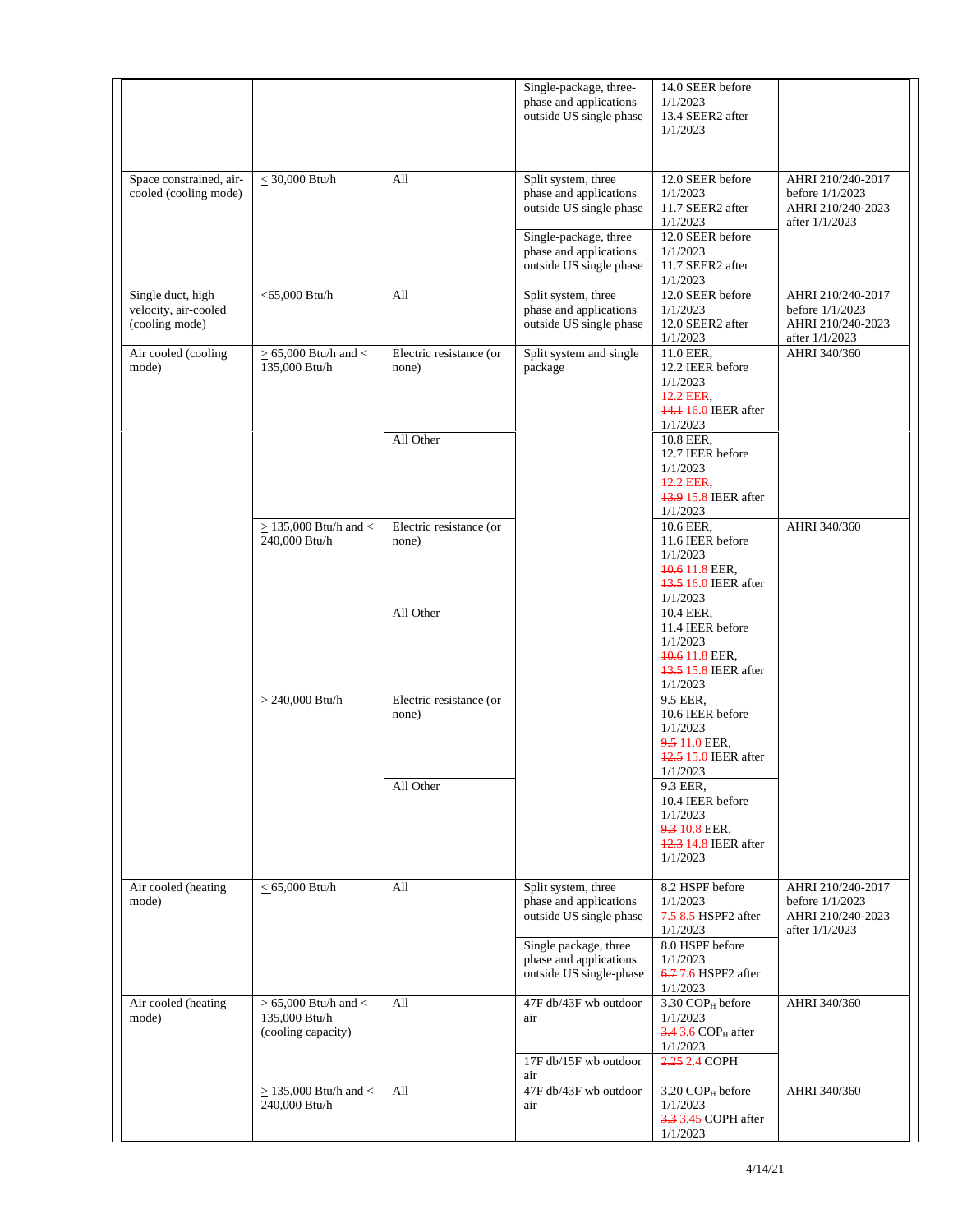|                   |           | 17F db/15F wb outdoor<br>air | $2.052.3$ COP <sub>H</sub> |  |
|-------------------|-----------|------------------------------|----------------------------|--|
| $> 240,000$ Btu/h | All Other | 47F db/43F wb outdoor<br>air | $3.20 \text{ COP}_{H}$     |  |
|                   |           | 17F db/15F wb outdoor<br>air | $2.0522$ COP <sub>H</sub>  |  |

#### **Supporting Information:**

**Purpose:** this proposal establishes higher minimum efficiency requirements for packaged HVAC equipment for the voluntary Denver Green Code. The Denver building base efficiency code uses federal minimum efficiency requirements, and due to federal preemption, these cannot be set more stringent in the base code. Moreover, essentially all system control features and efficiency options are already required by code. However, the Denver Green Code presents a significant savings opportunity.

A related proposal adjusts the energy efficiency credits in the Denver Building Code (IECC), to (1) require additional efficiency to get credit points and (2) establish a higher efficiency tier for additional credit points. The credit points for packaged equipment should be based on both full-load and part-load efficiency metrics, where present.

**Reason:** Equipment with this performance is widely available for the identified equipment types but projects do not often specify highperformance equipment, in part due to poor performance characterization, and in part due to cost. ASHRAE's SPC 205 Committee is in the process of revising performance specifications for HVAC equipment to be used with energy simulation software, but these specifications are not yet available. Identifying this savings opportunity will motivate designers to specify high-performance equipment, which should lead to an increase in market adoption and a potential decrease in unit cost. The performance of many classes of HVAC equipment is constrained by federal preemption. An increase in specification of high-efficiency equipment would send specifiers and policymakers a signal that the availability of and demand for high-efficiency equipment can help accelerate the timeline for raising federal minimum efficiency standards.

Focusing on part-load performance metrics for high-performance equipment aligns with high performance and best-in-class product capabilities. Through the use of variable speed drives and sophisticated controls, equipment have achieved high part-load performance ratings, with comparably small gains in full-load performance. In commercial buildings, equipment runs most often at part-load, and equipment with high part-load performance will save additional energy. The current IECC credit points are limited to equipment that is only slightly more efficient than federal minimums.

**Substantiation**: The summary tables below compare recommended performance requirements with minimum federal efficiency standards. Multiple manufacturers have equipment that can meet these requirements. While this is a voluntary Standard, in some cases equipment with these performance levels can provide a life-cycle cost that is competitive with standard-efficiency equipment.

The proposed minimum performance requirements for packaged units greater than 65,000 Btu/h cooling capacity was developed with a review of all equipment rated in the AHRI directory that meet minimum federal efficiency standards. The proposed values for EER and IEER for large packaged equipment correspond to the 80<sup>th</sup> percentile of efficiency. Large numbers of equipment can meet this proposed efficiency requirement for the Denver Green Code.

| SZAC (65-135 kBtu/h)  | EER  |      | IEER        |
|-----------------------|------|------|-------------|
| Code Min (1/23)       |      | 11   | 14.6        |
| Median                |      | 12.2 | 14.2        |
| 75%ile                |      | 12.2 | 15.5        |
| 80%ile                |      | 12.6 | 16          |
|                       |      |      |             |
| SZHP (65-135 kBtu/h)  | EER  |      | <b>IEER</b> |
| Code Min (1/23)       |      | 10.8 | 13.9        |
| Median                |      | 11.5 | 14          |
| 75%ile                |      | 12   | 16          |
| 80%ile                | 12.1 |      | 16          |
|                       |      |      |             |
| SZAC (135-240 kBtu/h) | EER  |      | <b>IEER</b> |
| Code min (1/23)       |      | 10.8 | 14          |